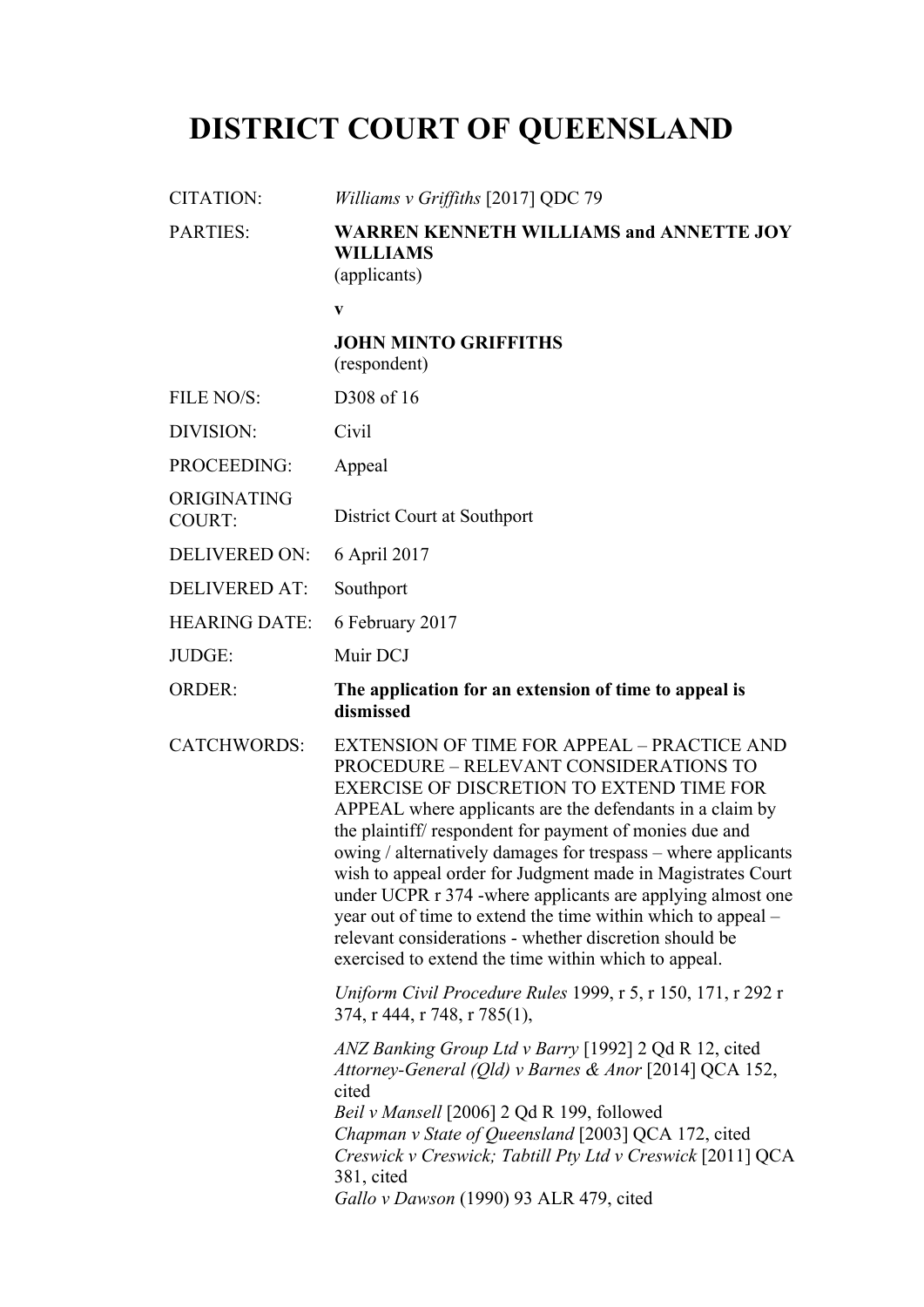|                    | Harris v DJD Earthmoving Pty Ltd [2016] VSCA 188, cited<br>House v R (1936) 55 CLR 499, followed<br>Hunter Valley Developments Pty Ltd v Cohen, Minister for<br>Home Affairs and Environment (1984) 7 ALD 315, followed<br>Johnson v Public Trustee of Queensland as Executor of the<br>Will of Brady (deceased) [2010] QCA 260, followed<br>Klerck & Ors v Sierocki & Anor [2014] QCA 355, followed<br>Macquarie International Health Clinic Pty Ltd v Sydney<br>Local Health District [2016] NSWSC 1587, cited<br>Meredith v Palmcam Pty Ltd [2001] 1 Qd R 645, followed<br>Morrison v Hudson [2006] 2 Qd R 465, followed<br>O'Callaghan v Hall [1993] QCA 297, distinguished<br>Pettitt v Dunkley [1971] 1 NSWLR 376, cited<br>Queensland Trustees Ltd v Fawckner [1964] Qd R 153, cited<br>Rodda v Transport Accident Commission [2008] VSCA 276,<br>cited<br>Spencer v Hutson [2007] QCA 178, cited<br>Swordheath Properties Ltd v Tabet [1979] 1 WLR 285, cited<br>Tilley & Ors v Egan [2000] QCA 98, cited<br>Thomas v St George Bank [2013] QCA 136, cited<br>Transport Accident Commission v Campbell (2015) 69 MVR<br>410, cited |
|--------------------|--------------------------------------------------------------------------------------------------------------------------------------------------------------------------------------------------------------------------------------------------------------------------------------------------------------------------------------------------------------------------------------------------------------------------------------------------------------------------------------------------------------------------------------------------------------------------------------------------------------------------------------------------------------------------------------------------------------------------------------------------------------------------------------------------------------------------------------------------------------------------------------------------------------------------------------------------------------------------------------------------------------------------------------------------------------------------------------------------------------------------------------------|
| <b>COUNSEL:</b>    | D. D. Purcell for the applicants                                                                                                                                                                                                                                                                                                                                                                                                                                                                                                                                                                                                                                                                                                                                                                                                                                                                                                                                                                                                                                                                                                           |
|                    | L. D. Bowden for the respondent                                                                                                                                                                                                                                                                                                                                                                                                                                                                                                                                                                                                                                                                                                                                                                                                                                                                                                                                                                                                                                                                                                            |
| <b>SOLICITORS:</b> | Cruise Lawyers for the applicants                                                                                                                                                                                                                                                                                                                                                                                                                                                                                                                                                                                                                                                                                                                                                                                                                                                                                                                                                                                                                                                                                                          |
|                    | Provest Law for the respondent                                                                                                                                                                                                                                                                                                                                                                                                                                                                                                                                                                                                                                                                                                                                                                                                                                                                                                                                                                                                                                                                                                             |

#### **Background**

- [1] The plaintiff (the respondent) is the owner of a building located at Ereton Drive, Labrador in South East Queensland. In January 2013, he leased part of the building to the defendants (the applicants) by a written lease, for a term of three years. Around the time of the commencement of the lease, the applicants erected a sign on the fascia of the building (which was not part of the leased area) without the consent of the respondent. Subsequently, there were negotiations as to what was to happen with the sign. The respondent then invoiced the applicants for the signage rights. The applicants did not pay these invoices.
- [2] On 17 March 2015, the respondent filed a claim and statement of claim against the applicants seeking payment of fees for the signage for the period 5 February 2013 to 4 March 2015, at the rate of \$1,034.22 per month (as per the invoices), or in the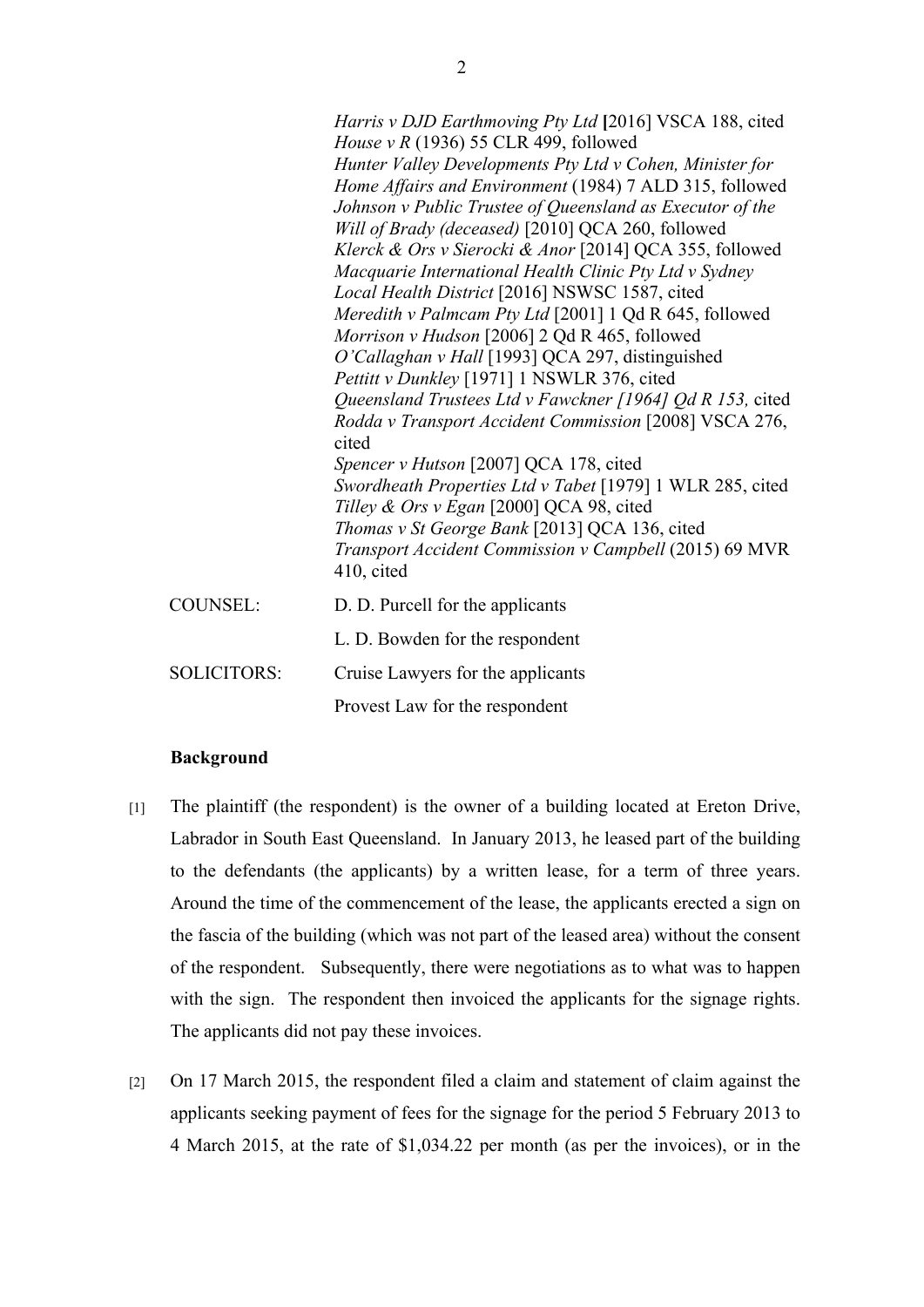alternative, damages for trespass (as per the invoices), at the rate of \$1,034.22 per month.<sup>1</sup>

- [3] Shortly after these proceedings were served, the applicants' solicitor received instructions to act and wrote to the respondent's solicitor requesting an extension of time to deliver the defence until 16 April 2015. An extension for the filing of the defence was given until midday on 15 April 2015.
- [4] On 21 May 2015, a judgment by default which was obtained by the respondent on the afternoon of 15 April 2015, was set aside. At this time, the applicants were ordered to file and serve their defence within 14 days. On 26 May 2015, a notice of intention to defend and defence was filed.
- [5] On 13 August 2015, after the applicants had failed to provide disclosure within 28 days after the close of pleadings, the respondent filed an application requesting the applicants comply with their disclosure obligations under the *Uniform Civil Procedure Rules* 1999 (UCPR). This application was returnable on 27 August 2015 but was later adjourned until 4 September 2015, at which time an order for disclosure and costs was made by consent (the Consent Order).
- [6] On 11 October 2015, a letter pursuant to UCPR r 444 was sent by the solicitors for the respondent to the solicitors for the applicants, stating that the applicants had not complied with the Consent Order and requesting compliance by close of business on Thursday, 15 October 2015. This letter set out the repercussions for noncompliance as follows:

"In the event that we do not receive your response by that date we are instructed to make application to the court for orders consequential upon the default, including orders that your clients' defence be struck out and judgment be entered in favour of the plaintiff".

[7] On 23 October 2015, the respondent's solicitors sent a further letter said to be written in accordance with UCPR r 444. This letter requested compliance with the Consent Order by Thursday 29 October 2015 and repeated the same consequences for non-compliance.

 As the claim included a claim for a liquidated debt or demand, the statement of claim was endorsed under r 150(3) of the *Uniform Civil Procedure Rules* 1999.

1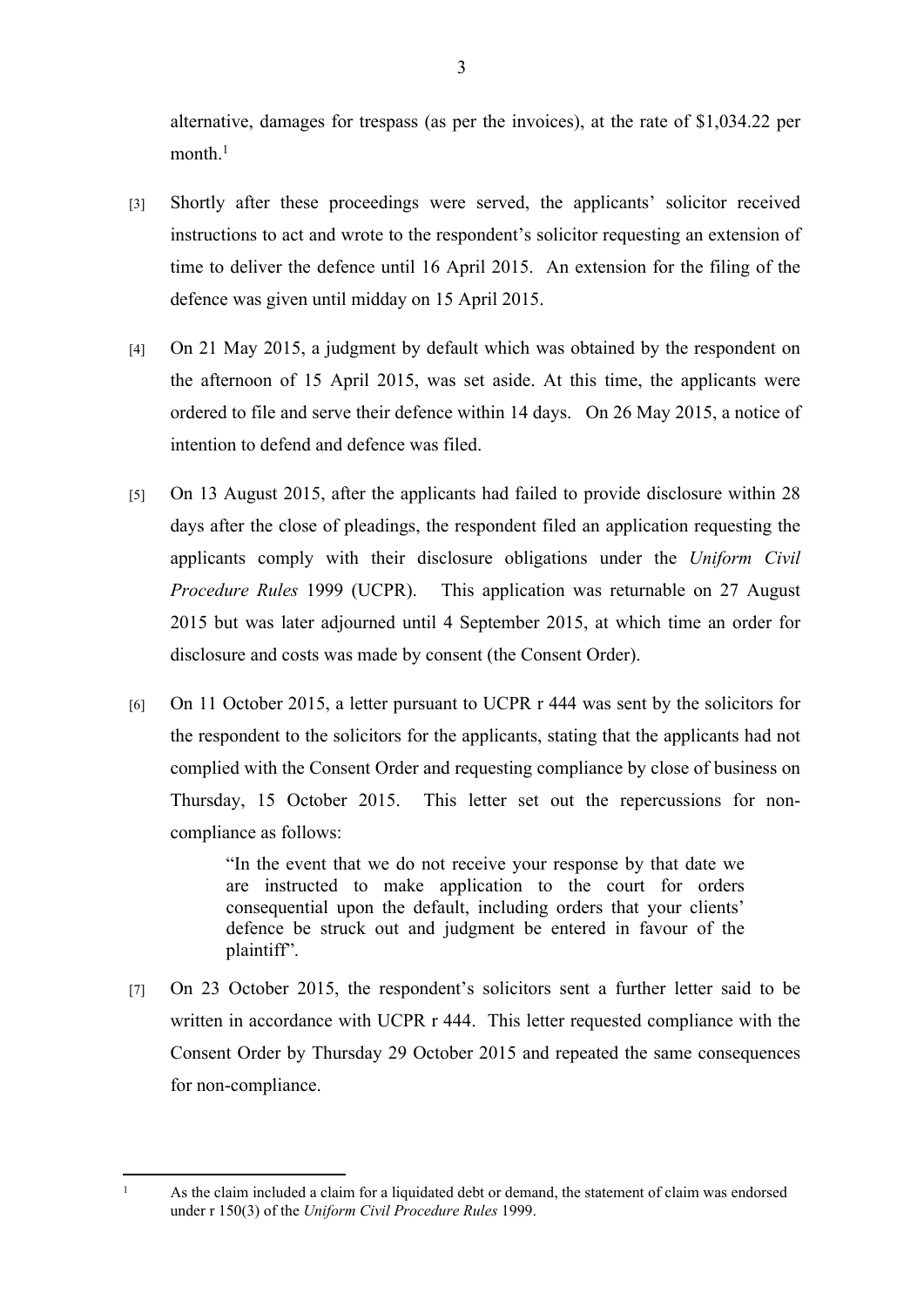[8] On 4 November 2015, the respondent filed an application seeking orders pursuant to UCPR rr 171 and 374. Relevantly, the application stated:

> That pursuant to rule 374 of the *Uniform Civil Procedure Rules* the defendants show cause why judgment should not be entered for the plaintiff as a consequence of the defendants' failure to comply with the order of Magistrate McLennan made on 4 September 2015.

- [9] On the return date of this application on 20 November 2015, despite there being evidence of service,<sup>2</sup> there was no appearance for the applicants.
- [10] The hearing took approximately 15 minutes. The learned Magistrate had the benefit of written submissions from the plaintiff (the present respondent), and copies of two decisions referred to in those submissions which relevantly considered the exercise of the court's discretion under UCPR r 374.<sup>3</sup> It is clear from the transcript of the hearing that the Magistrate took the time to read the material. She asked the solicitor for the respondent to take a seat while she did so.
- [11] The reasons of the Magistrate are as follows:

HER HONOUR: Okay. First of all, I am satisfied the respondents have not complied with the order of the 4<sup>th</sup> of September 2015. The respondents have a history of non-compliance with the UCPR. I order, as per the draft judgement order.

- [12] The order in terms of the draft was as follows:
	- *1. That pursuant to Rule 374 of the Uniform Civil Procedure Rules judgment be entered for the Plaintiff the sum of \$35, 138.94 inclusive of interest in the sum of \$1.009.68.*
	- *2. That the Defendants pay the costs of the Plaintiff in this [sic] proceeding inclusive of the costs of this application and the order of Magistrate Mclennan made on 4 September 2015 in the sum of \$3,837.80.*

(Judgment)

#### **Relevant appeal provisions**

[13] Under UCPR r 748, a notice of appeal must, unless the Court of Appeal orders otherwise, be filed within 28 days after the date of the appealed decision. By virtue of UCPR r 785(1), this rule applies to appeals to the District Court.

 $\gamma$ The affidavit of Geoffrey William Provest filed by leave on 20 November 2015.

<sup>3</sup> The authorities of *Klerck & Ors v Sierocki* [2014] QCA 355 and *Johnson v Public Trustee of Queensland as Executor of the Will of Brady (deceased)* [2010] QCA 260 were given to the Magistrate.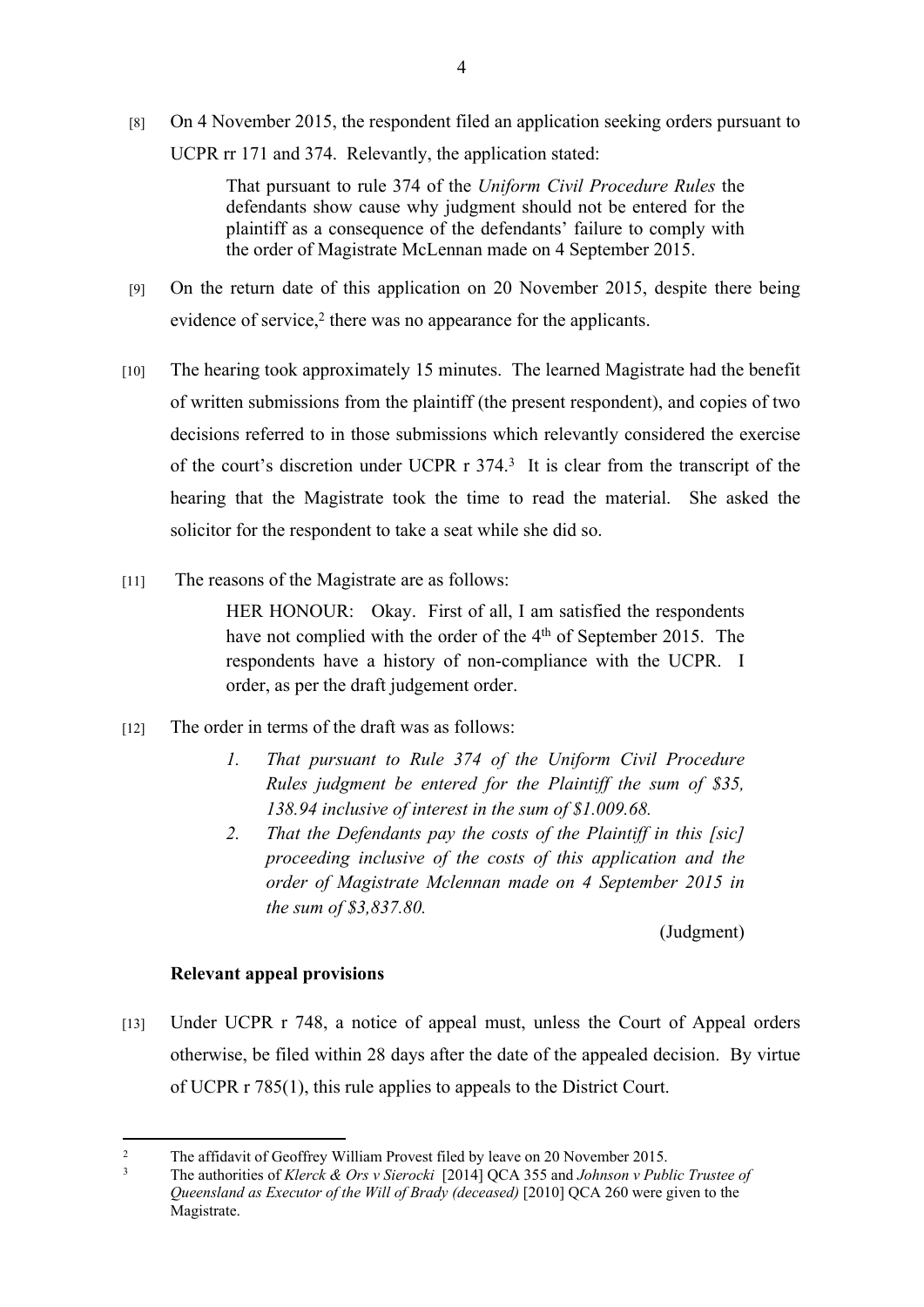- [14] Pursuant to the reckoning of time under s 38 of the *Acts Interpretation Act* 1954 (Qld), an appeal in this case was required to be filed by 4.00 pm Friday 18 December 2015, unless the court orders otherwise.<sup>4</sup>
- [15] On 14 December 2016, a notice of appeal was filed concurrently with the present application to extend the time to appeal the decision of Magistrate Callaghan on 20 November 2015 to order Judgment. As the appeal was filed out of time, it is not controversial before me that it has not been properly instituted as an appeal (in the absence of an order extending the time to file). Accordingly, the applicants also seek orders regularising the filing of that notice of appeal.

# **Considerations relevant to the exercise of the discretion to extend the time within which to appeal**

- [16] The court's discretion to extend time is broad and unfettered,<sup>5</sup> but like any discretion of this nature it must be exercised judicially.<sup>6</sup>
- [17] The relevant considerations involved in the determination of whether there ought to be an extension of time, as elicited from the authorities, were uncontroversial before me. These considerations include:<sup>7</sup>
	- The length of the delay;
	- The explanation for the delay;
	- The strength of the case for which an extension is required;
	- The respective prejudice likely to be suffered by each party if an extension is granted; and
	- The interest of a court in the administration of justice.
- [18] I now turn to deal with each of these considerations.

<sup>4</sup> The respondent submitted that the appeal time ran out on or about 20 December 2015. Although nothing turns upon this issue, in my view, the applicants' calculation of 18 December 2015 is correct.

<sup>5</sup> See discussion by Muir J in *Beil v Mansell* [2006] 2 Qd R 199 at [40]; with reference to *Chapman v State of Queensland* [2003] QCA 172 at [3] and *Queensland Trustees Ltd v Fawckner* [1964] Qd R 153.

<sup>6</sup> *Attorney-General (Qld) v Barnes & Anor* [2014] QCA 152 at [15].

<sup>7</sup> *Beil v Mansell* [2006] 2 Qd R 199 at 209; *Attorney-General (Qld) v Barnes & Anor* [2014] QCA 152; *Creswick v Creswick; Tabtill Pty Ltd v Creswick* [2011] QCA 381 at [15] per Fraser JA, citing *Gallo v Dawson* (1990) 93 ALR 479 per McHugh J (affirmed in *Gallo v Dawson (No 2)* (1992) 109 ALR 319).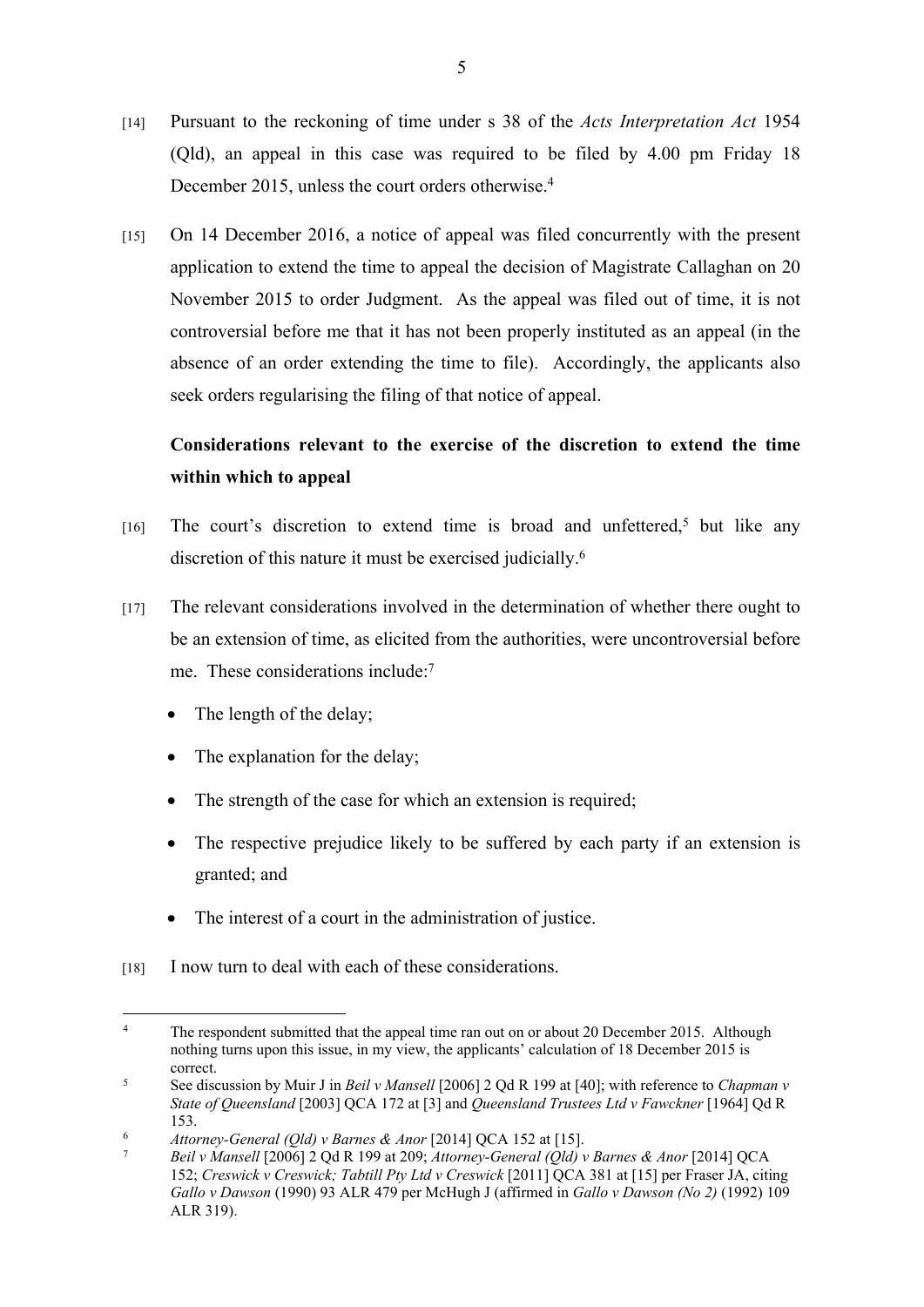#### **Length of delay**

- [19] In the present case, the length of delay between the time expiring for appealing the Judgment and the application for an extension of time in which to appeal being made, is a few days short of a year.
- [20] In opposing the application, the respondent contended that the delay in this case is so significant that "extraordinary circumstances" are required. In support of this submission the respondent relies on the joint judgment of the Queensland Court of Appeal in *O'Callaghan v Hall*, (where the delay was one of 18 months), as follows:<sup>8</sup>

The process of litigation is not only expensive but time- consuming. It is desirable that, as far as practicable, the Courts discourage undue and unnecessary delay. The notion that the rules setting time limits should be treated as of no importance is one which if accepted would be destructive of the proper administration of justice. The present is a plain case of undue and unnecessary delay on the part of the defendant. **Only in the most extraordinary circumstances, and to avoid a plain injustice, could this Court consider granting an extension of time to appeal after such a long and unjustifiable delay** as has occurred here. [Emphasis added]

- [21] There is some tension between the respondent's submission and the comments of Muir J in the Queensland Court of Appeal decision of *Beil v Mansell*, <sup>9</sup> a case involving a delay of some three and a half years. In *Beil*, Muir J qualified the reference to "extraordinary circumstances" referred to in *O'Callaghan,* considering that the court was stating no more than that in the circumstances of *that* case the applicant would need to show extraordinary circumstances.<sup>10</sup>
- [22] I do not consider that the length of delay in the present case, of just under one year, requires there to be "exceptional circumstances". As identified by the Court of Appeal in *Attorney-General (Qld) v Barnes & Anor*, <sup>11</sup> the length of delay is but *one*  of the matters to be considered in the circumstances of the particular case.

#### **Explanation for the delay**

[23] In *Queensland Trustees Ltd v Fawckner*, <sup>12</sup> Skerman J said:

…in my view the absence of explanation of the delay is not in itself an insuperable obstacle to extending time for appeal, though failure to explain

<sup>8</sup> [1993] QCA 297 (Fitzgerald P, Pincus JA and Moynihan J).

 $\alpha$  $\frac{9}{10}$  [2006] 2 Qd R 199 at 207 at [39].

 $10$  At [39].

<sup>&</sup>lt;sup>11</sup>  $[2014] QCA 152$  at  $[14]$ - $[15]$ , with reference to Muir J's comments in *Beil*.<br><sup>12</sup>  $[1064] QAB 152$  at 162 (Skerman I)

<sup>[1964]</sup> Qd R 153 at 163 (Skerman J).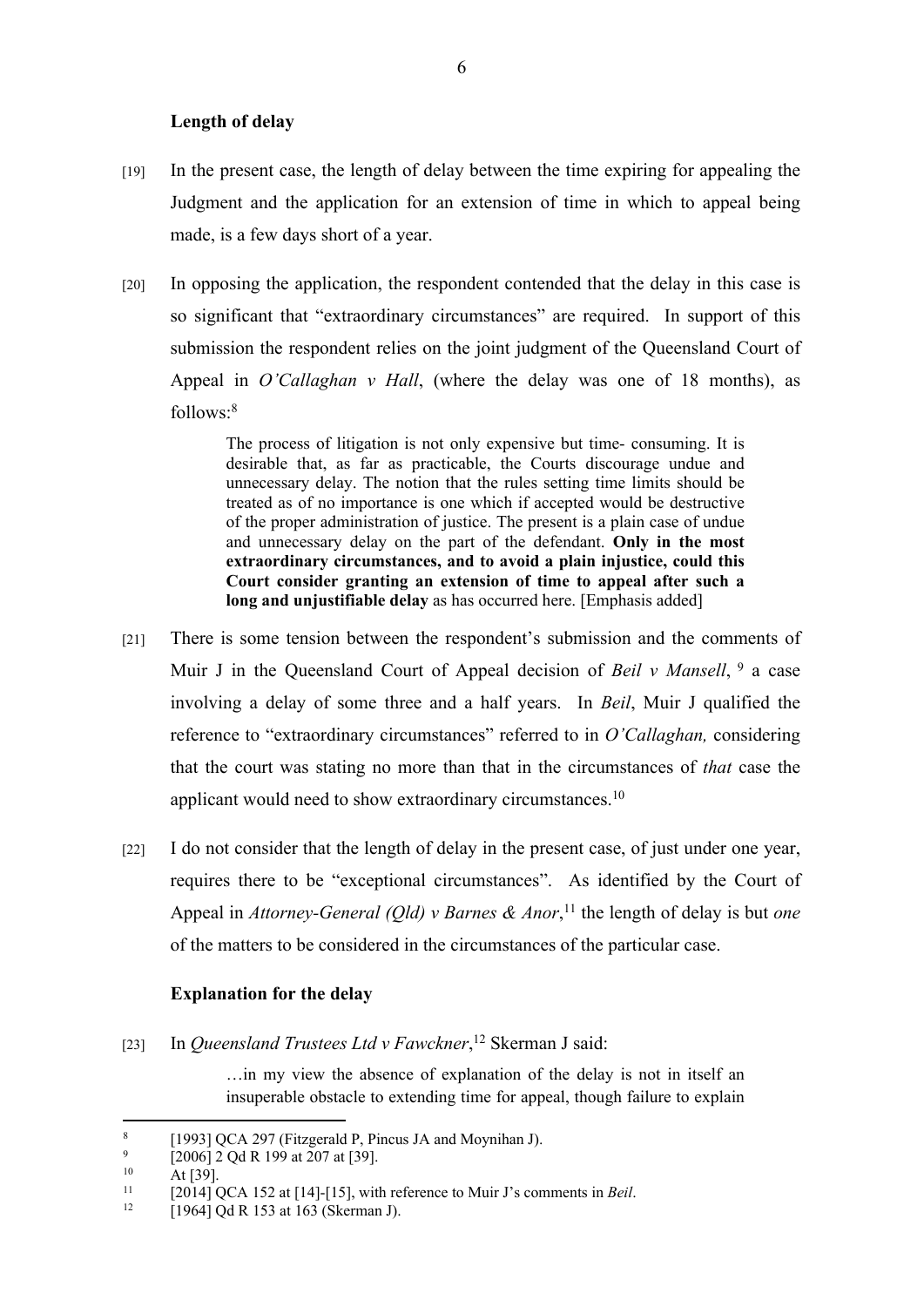the delay as well as the length of time which has elapsed before an application is made are circumstances to be taken into account by a judge in deciding whether in the exercise of his discretion the time for appeal should be extended.

- [24] The applicants rely on two affidavits from their solicitor, Leo Gerard Cruise, in support of the application for an extension of time in which to appeal.<sup>13</sup>
- [25] Mr Cruise puts the blame for the events leading up to the Consent Order being made and the Judgment being entered, squarely on his own shoulders.
- [26] Under the heading, '**Reasons for the Applicants' default between July and November 2015'**, Mr Cruise states:
	- "24. In or about August 2015**,** I began to suffer with severe and debilitating depression consequent upon another complicated matter that I was dealing with which involved very difficult clients who refused to provide funds to enable us to brief Counsel in five litigation matters before the court. In addition to this they did not cooperate with providing the necessary information and if they did it was albeit conflicting and ambiguous. They still prolonged in providing concrete evidence of matters that they wanted to contest. Exhibit "LGC l" to this affidavit is a letter from my General Practitioner Dr Nick Sawyer.
	- 25. All this ambiguity and promises of payment that were not forthcoming lead to my distress and depressive state that I drowned in. In fact, I had stopped taking instructions in that sort of case several years earlier as I did not believe capable of managing them professionally. However, I had just taken on a new solicitor in the firm who was energetic and keen to take on such matters. When these clients failed to pay money into trust as promised I was unable to let the new solicitor to work on the files as she would be required to be paid for all work done. I therefore, started work myself because they assured me the money would be deposited into my trust account by the end of that particular week and it never was.
	- 26. As a result of my mental state at that time, this encumbered me so much that I lapsed in managing this Williams file competently.

<sup>13</sup> Affidavit of Leo Gerard Cruise filed 14 December 2016 (Mr Cruise's first affidavit); Affidavit of Leo Gerard Cruise filed 1 February 2017 (Mr Cruise's second affidavit).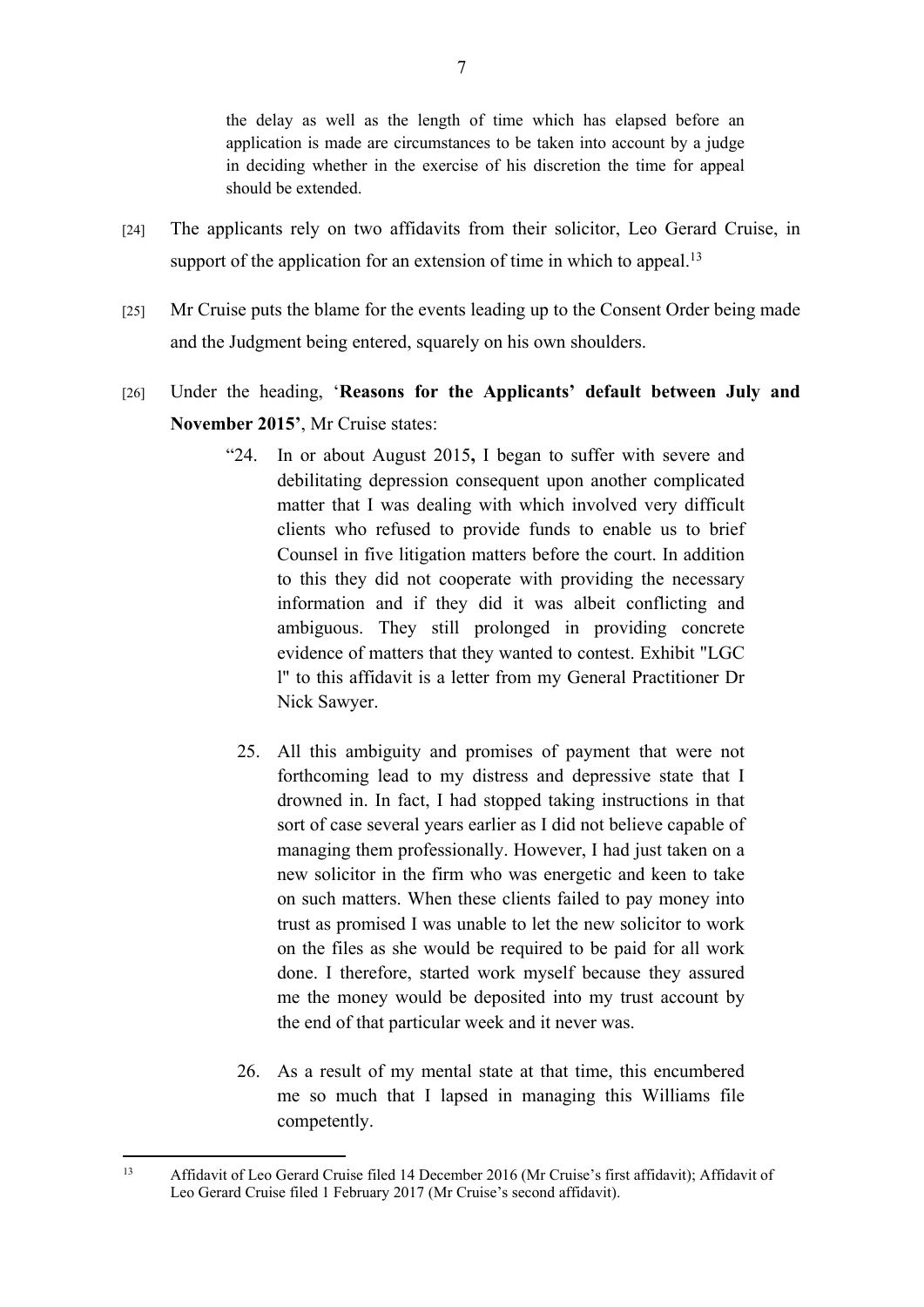- 27. I was solely responsible for the conduct of these proceedings on behalf of the Applicants and, as a consequence of the mental illness with which I was suffering there was no person responsible for the daily conduct of these proceedings on behalf of the Applicants, such that no arrangements were made to:
	- (a) monitor any correspondence received from the Respondent's solicitors in relation to this matter; and
	- (b) have any person to appear at either the First Application<sup>14</sup> or the Second Application.<sup>15</sup>
- 28. I do not believe that the Applicants were, at any stage, aware of my mental state or that I was not giving appropriate attention and consideration to their proceedings."
- [27] In relation to the Consent Order being made, Mr Cruise's evidence was: "*I did not appear at the hearing of the First Application because I spoke to the Plaintiff's solicitor by telephone and agreed to the making of the Order to provide a LOD*"  $[$ list of documents $]$ <sup>16</sup> It is unclear on the evidence whether he obtained his clients' instructions to consent.
- [28] Exhibit LGC1 to Mr Cruise's first affidavit is a letter dated 1 December 2016 from his General Practitioner of three years, Dr Nick Sawyer (Dr Sawyer's letter). This letter states as follows:

"*In February of this year, Mr Cruise attended my surgery in a distressed state. He had become distressed with a legal case that effected his health and wellbeing. In my assessment, I felt that he had developed an adjustment disorder with symptoms of depressed mood. While not being a diagnosis of depression, adjustment disorder can, and frequently will, affect an individual's ability to carry out their work and duties as they would normally do them. This is what had happened to Mr Cruise, while I did feel that he had started to recover at the time of seeing him."* [Emphasis added]

[29] Mr Cruise also attempts to place the subsequent delay in bringing the present application for leave to extend the time to appeal, squarely on his own shoulders. His evidence is as follows:

<sup>&</sup>lt;sup>14</sup> Defined at paragraph 14(b) of Mr Cruise's first affidavit as being the application heard on 27 August 2015 at which time the Consent Orders were made.

<sup>&</sup>lt;sup>15</sup> Defined at paragraph 19 (b) of Mr Cruise's first affidavit as being the application heard on 20 November 2015 at which time the Judgment was entered.

<sup>16</sup> Paragraph 18 of Mr Cruise's first affidavit.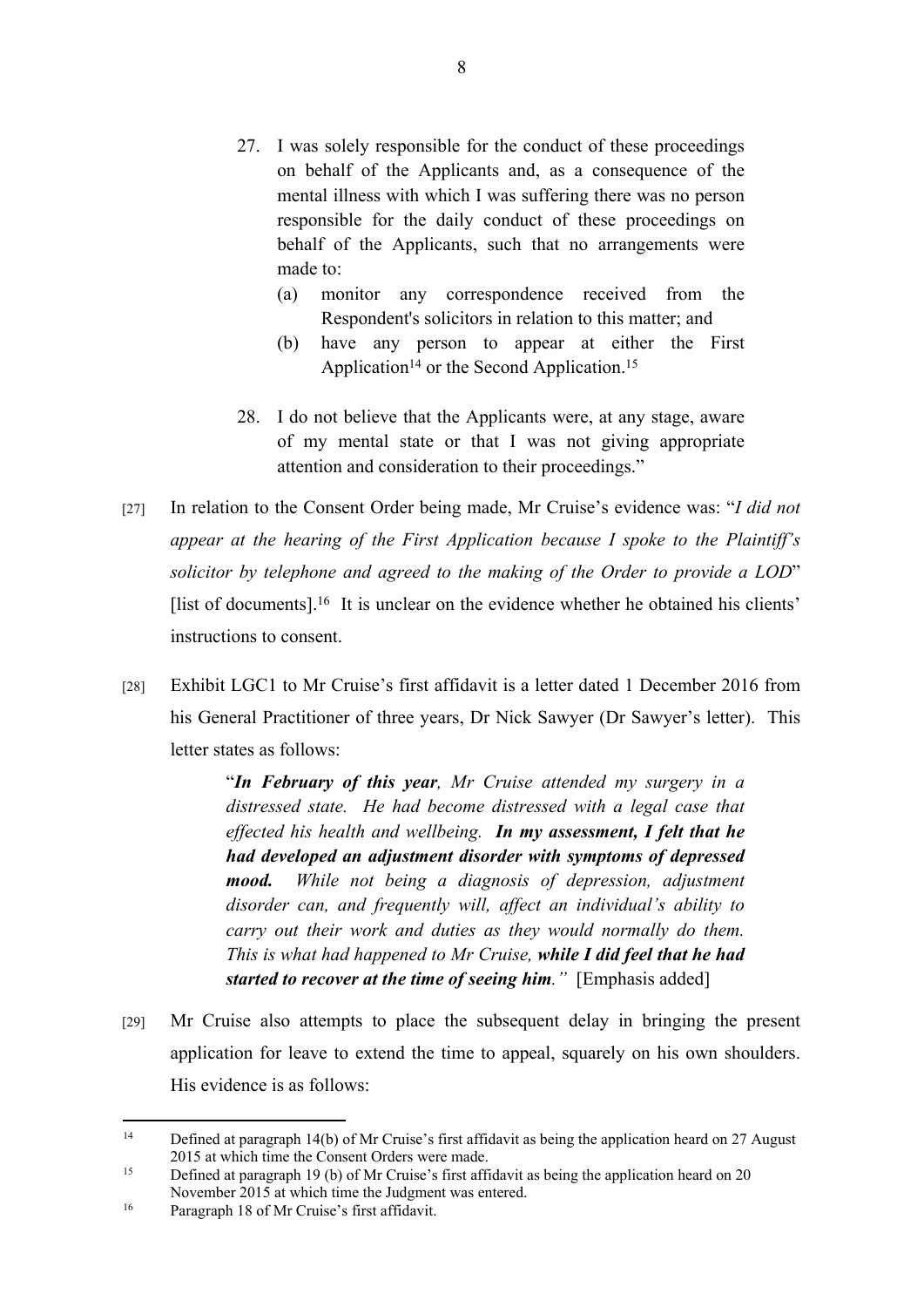#### **"Reasons for delay in filing Appeal**

- 29. Following the Judgment being entered on 20 November 2015, I continued to suffer with severe depression which prevented me from attending to applying to set aside judgment without delay.
- 30. In February 2016, I consulted my doctor regarding my [sic] condition as I realised I was not performing up to standard and what I was capable of doing normally.
- 31. Having spoken to my doctor and getting some understanding of my condition, I returned to work and reviewed what had occurred with these proceedings.
- 32. Following my return to work**,** I discovered that Judgment had been entered against the Applicants due to depressive medical condition.
- 33. Upon learning that Judgment had been entered against the Applicants in these circumstances, I took the following steps:
	- (a) Discussed with the Applicants what had occurred; and
	- (b) briefed counsel to investigate how the Judgment could be set aside.
- 34. Prior to my conversation with the Applicants on or about in December 2015, I do not believe that they were aware that:
	- (a) appropriate steps had not been taken to protect their interest m the proceedings; or
	- (b) I was suffering with severe depression.

# **Steps which followed**

- 35. In or about June 2015, I obtained instructions from the Applicants to:
	- (a) make an application to the Court to extend the time to appeal against the Judgment;
	- (b) prepare a draft Notice of Appeal which will, in the event that the application to extend the time was successful, form the basis of the Applicants' appeal against the Judgment;
	- (c) prepare the LOD to address the non-compliance with the Orders of the Magistrates Court which led to Judgment being entered; and
	- (d) prepare an Amended Defence to address the issues raised by the Respondents prior to the Judgment being entered."
- [30] This explanation for delay given by Mr Cruise is vague, incomplete and devoid of crucial detail. It raises more questions than answers. For example: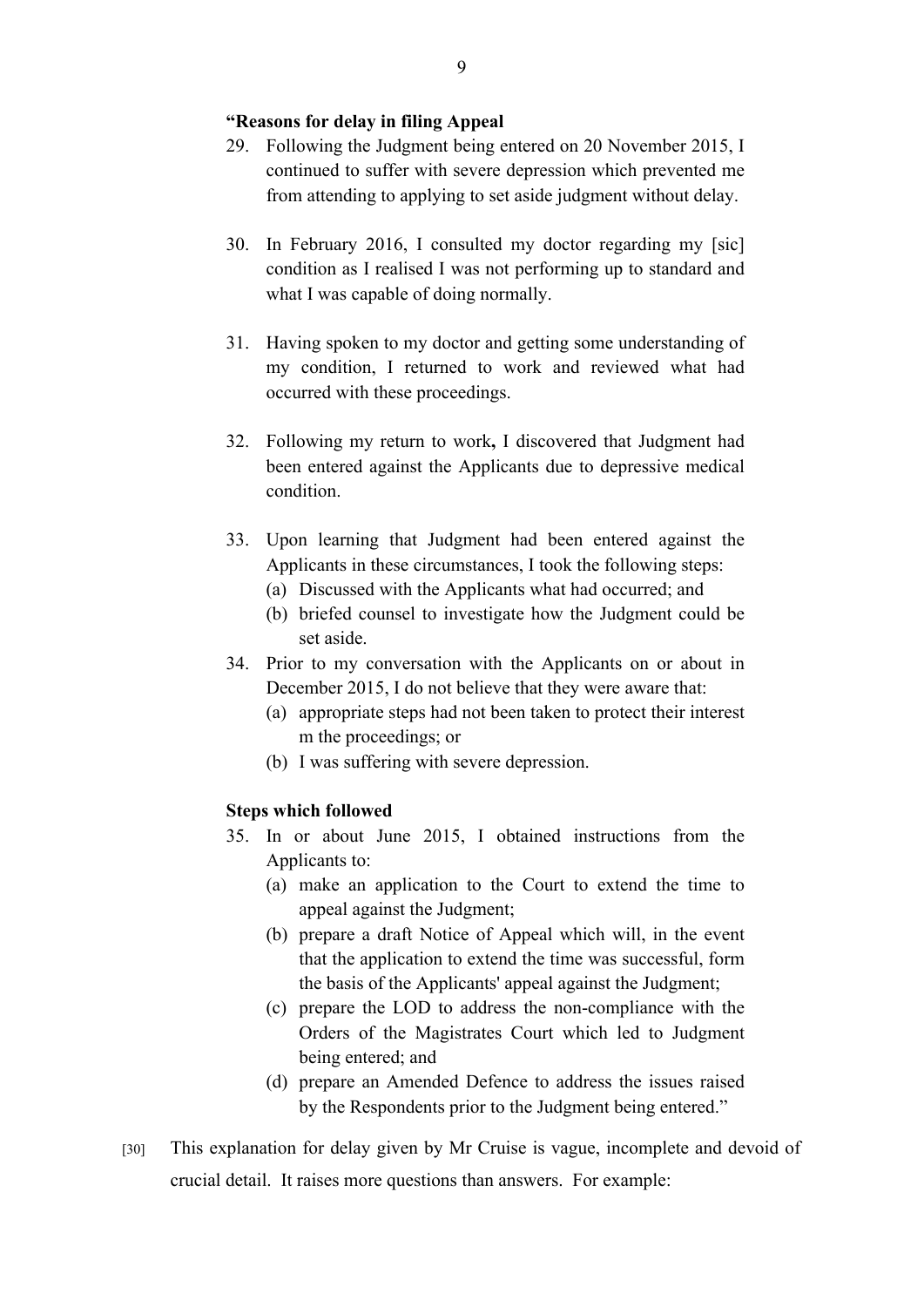- When exactly after Mr Cruise returned to work did he discover that the Judgment had been entered against the applicants?
- When after returning to work and discovering the Judgment did Mr Cruise discuss with the applicants what had occurred and, when did he brief Counsel to investigate how the Judgment could be set aside.
- Why did Mr Cruise not obtain instructions until June 2016<sup>17</sup> to apply to extend the time to appeal against the Judgment, prepare a notice of appeal, the list of documents and an amended defence?
- What conversation did Mr Cruise have with the applicants in December 2016?<sup>18</sup>
- How can it be that that the applicants only became aware that appropriate steps had not been taken to protect their interest in the proceedings in December 2016, given Mr Cruise's other evidence that he spoke to the applicants after the Judgment had been entered (whatever date that was) and had obtained instructions to appeal in June 2016?
- Why was the current application not filed until December 2016 given Mr Cruise had instruction to do so in June 2016?
- [31] Counsel for the applicants quite properly accepted there were gaps in the evidence but did not seek an adjournment. He articulated the applicants case at its highest (in relation to the issue of delay), was that the delay can only be explained by the ongoing mental health issues of Mr Cruise.
- [32] The difficulty with this submission is that apart from Dr Sawyer's letter pointing to some distress and an adjustment disorder with symptoms of depressed mood, which I accept go some way to explaining how the Consent Order and the Judgment occurred, there is no medical evidence of any ongoing mental health issues suffered by Mr Cruise. Mr Cruise's own evidence does not support such a submission. He does not address any continuing health issues after February 2016.
- [33] During the course of the hearing, I raised with Counsel for the applicants the issue of there being an absence of evidence from the applicants as to what instructions they had given their solicitor in relation to the filing of the present application. Counsel submitted that I ought to proceed on the assumption that the applicants told Mr Cruise to act in their best interests and that the applicants were reliant upon the

<sup>&</sup>lt;sup>17</sup> By Mr Cruise's second affidavit he corrected the reference to June 2015 in paragraph 35 of his first affidavit to June 2016.

<sup>&</sup>lt;sup>18</sup> By Mr Cruise's second affidavit he corrected the reference to December 2015 in paragraph 34 of his first affidavit to June 2016.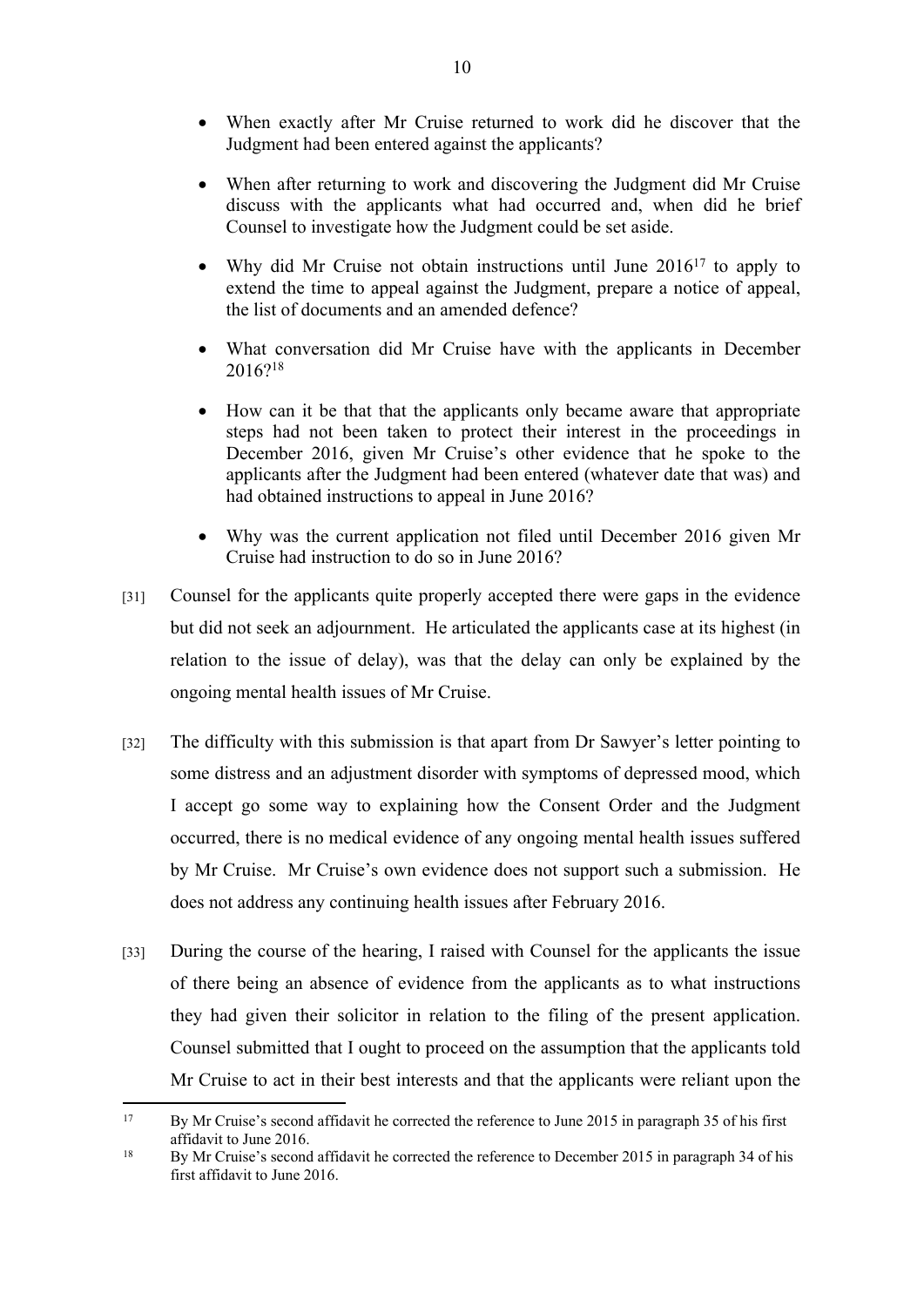advice given by their solicitors. It was submitted that the affidavit material before me proves that Mr Cruise failed to live up to those expectations. I do not accept this submission. As I have said, the evidence does not go that far.

- [34] The applicants are seeking the indulgence of the court to extend the time for filing an appeal after a delay of almost one year. The frailties in the evidence of Mr Cruise dealing with his medical condition and the explanation for delay are blaringly obvious. In such circumstances, it is surprising that the applicants adduced no evidence about when they were told about the Judgment, why it was not until June 2016 that they gave instructions to apply for an extension of the time in which to appeal and, why it was not until December 2016 that the application to extend time was eventually filed.
- [35] Accordingly, whilst I accepted that there is some explanation of the applicants' failure to appear at the hearing on 20 November 2015, there is no real explanation for the subsequent delay in bringing the present application.
- [36] I consider the applicants have failed to provide a satisfactory explanation for the lengthy delay in filing the present application.

#### **Prejudice to the respondent**

- [37] The applicants quite properly accepted that any prejudice to the respondent was a material fact militating against the grant of an extension.<sup>19</sup> The applicants submitted that the fact that there was no current enforcement actions to enforce the Judgment against the applicants, notwithstanding the Judgment had been in place for over a year, was compelling.
- [38] The evidence does not support the applicants' submission. There is ample uncontroverted evidence before me that the respondent has taken a number of steps to enforce the Judgment. These steps included that:
	- On 29 November 2016, the respondent's solicitor applied to the court for an issue of an enforcement warrant.

<sup>&</sup>lt;sup>19</sup> *Hunter Valley Developments Pty Ltd v Cohen, Minister for Home Affairs and Environment* (1984) 7 ALD 315 at 320 per Wilcox J.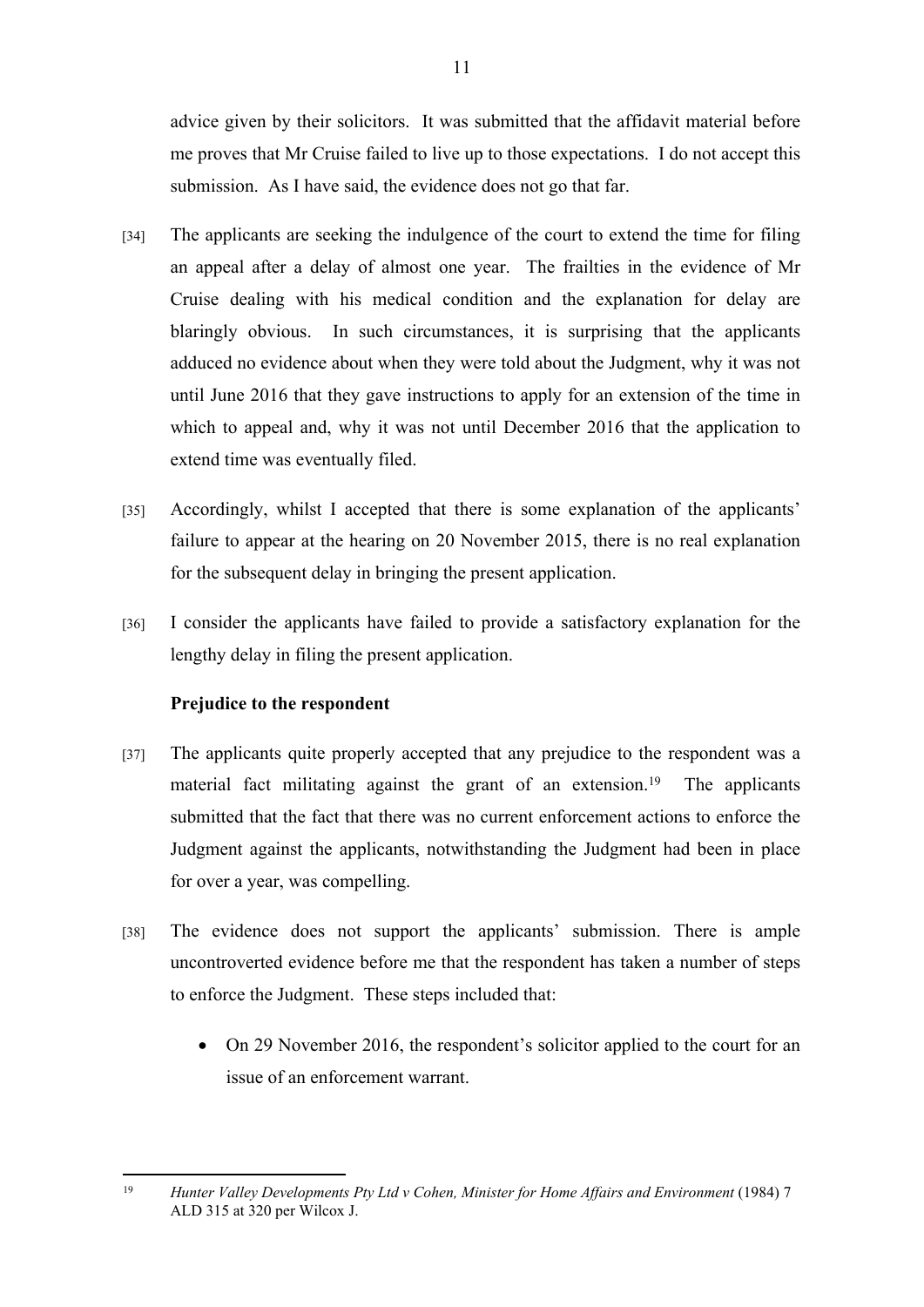- On 6 December 2016, a bankruptcy notice was served on the applicants.<sup>20</sup>
- On 14 December 2016, the applicants were sent a letter requiring them to complete a statement of financial position.
- On 10 January 2017, the respondent's solicitor applied for the issue of an enforcement warrant which was served on the male applicant on that same day. $21$
- [39] The respondent has been proceeding for over a year on the basis that he has a good judgment. In doing so, he has incurred fees, including the issuing of a bankruptcy notice which, at the time of the hearing of the present application, there had not been an application to set aside. Clearly in these circumstances, the respondent would be prejudiced by an extension of the time in which to appeal.

# **Merits of the appeal**

- [40] The merits of the substantive appeal itself is a relevant factor to the exercise of the discretion to grant an extension of time to file the notice of appeal. Whist the court is not required to determine the merits in considering the application, there must be at least an arguable case.<sup>22</sup> The court will only consider the strength of such an appeal in a general way.<sup>23</sup>
- [41] If the present application for leave to extend the time to appeal is successful, the applicants seek to agitate the following seven grounds of appeal:
	- 1. The application filed by the respondent on 4 November 2015, seeking Judgment pursuant to UCPR r 374 did not allege the grounds on which it was based.
	- 2. The letter which the respondent sent to the applicants prior to bringing the application filed on 4 November 2015 did not comply with UCPR r  $444(1)(c)$  because it did not state with clarity the relief the respondent was seeking.
	- 3. The relief sought by the respondent was for unliquidated damages and there was no or not sufficient evidence before the court to justify the quantum of

<sup>&</sup>lt;sup>20</sup> Exhibit 1.<br><sup>21</sup> Affidavit.

<sup>&</sup>lt;sup>21</sup> Affidavit of Jeffry William Provest, [11]-[14].<br><sup>22</sup>  $T_2^{11}$   $\sim$  *A* Out y Fran [2000] OCA 08 per MaM

<sup>22</sup> *Tilley & Ors v Egan* [2000] QCA 98 per McMurdo P.

<sup>23</sup> *Morrison v Hudson* [2006] 2 Qd R 465 at [25].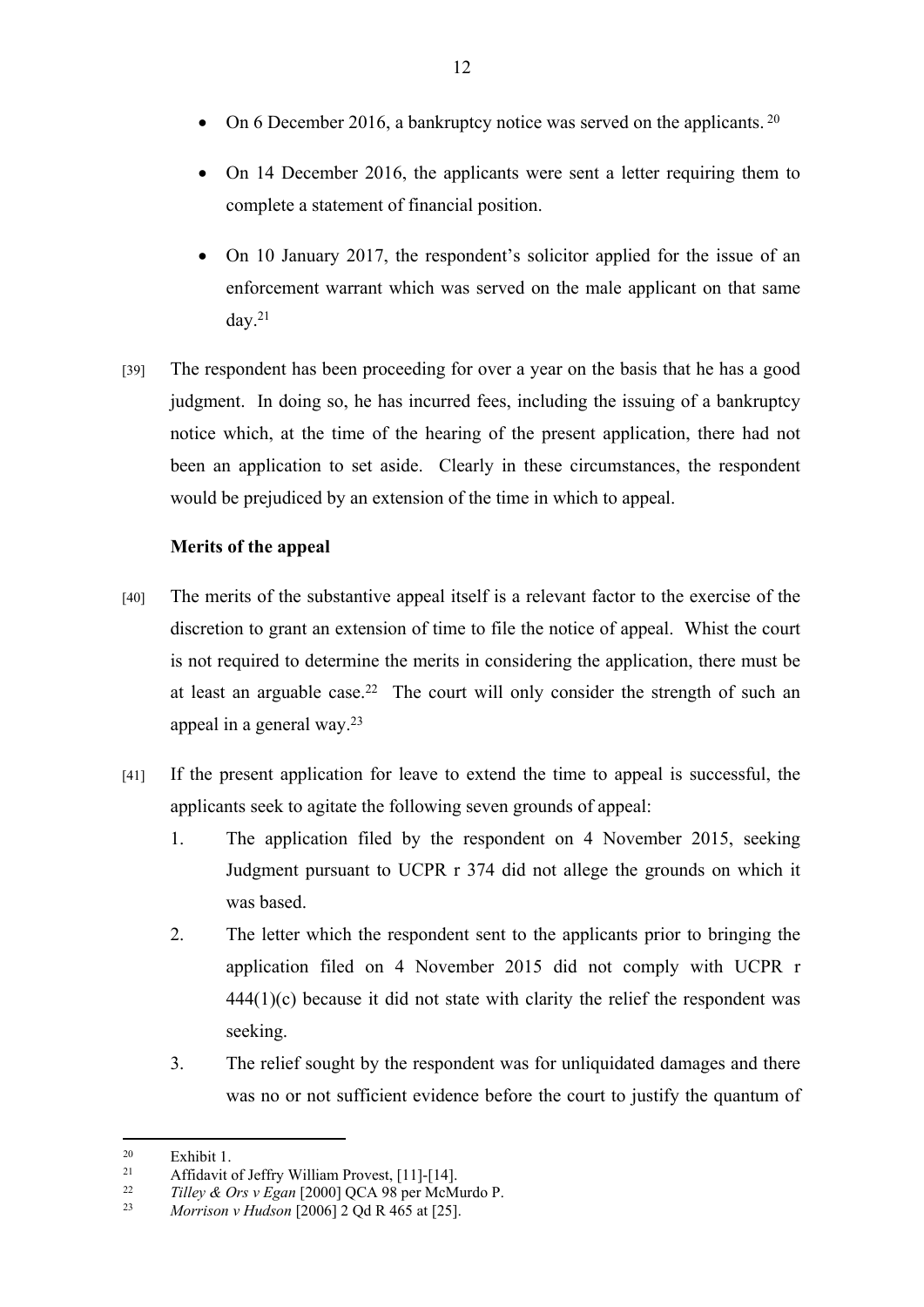damages claimed, and in such circumstance, the court ought to have ordered Judgment with damages to be assessed.

- 4. No consideration was given to the substantial prejudice which the applicants would suffer, consequent upon them losing the opportunity to defend the claim.
- 5. There was a misconstruing of the discretion under UCPR r 374(5) because the court considered the respondent had an automatic entitlement to judgment upon the court being satisfied that there had been non-compliance with an order of the court.
- 6. Having regard to the evidence before the court, it was unreasonable or plainly unjust to enter the Judgment against the applicants.
- 7. The court erred in law in failing to give reasons for its decision to enter Judgment pursuant to UCPR r 374(5).

# *Ground 1 - Application did not state grounds*

[42] The application on its face stated the rule that it relied upon (UCPR r 374) and sought amongst other orders, an order that the applicant show cause why Judgment should not be entered for the respondent, as a consequence of their (the applicants), failure to comply with the Consent Orders. There was no ambiguity about the relief being sought. Further, the application was supported by an affidavit from the respondent's solicitors setting out the history of the matter and attaching the UCPR r 444 letters.<sup>24</sup> This ground of appeal is unmeritorious.

# *Ground 2 - No valid r 444 letter*

- [43] The relevant r 444 letter is dated 23 October 2015 and is exhibited to Mr Cruise's affidavit.<sup>25</sup> This letter complained that the applicants had failed to comply with the Consent Orders and stated that if the applicants did not comply with the orders, the respondent would file an application seeking orders, "…*consequential upon your clients' continuing default, including orders that your clients' defence be struck out and judgment be entered in favour of the plaintiff*".
- [44] The purpose of a r 444 letter is to alert a respondent to an applicant's complaints, giving the respondent the opportunity to respond or remedy the problem, obviating

<sup>24</sup> Affidavit of Geoffrey William Provest filed 5 November 2017.<br>  $25 \qquad$  Personsh 20

Paragraph 20.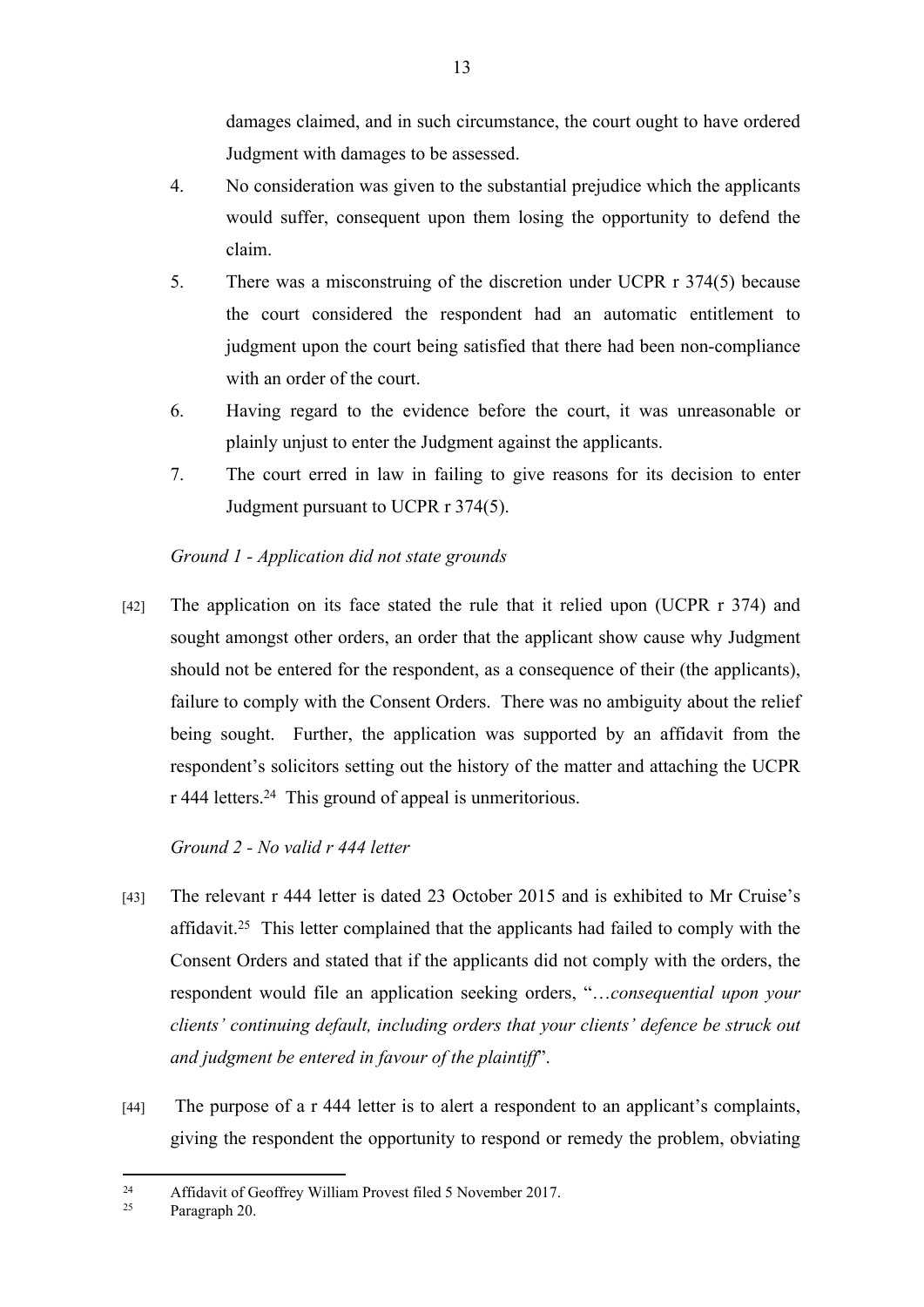the need for an application and serving the purpose of UCPR r 5.<sup>26</sup> In my view, the r 444 letter in this case was clear enough to identify the complaints and the relief being sought. This ground of appeal is unmeritorious.

*Ground 3 - Insufficient material to allow court to assess damages*

- [45] The plaintiff's claim was for monies due and owing, or alternatively for damages in trespass, but assessed in the same amount.
- [46] Counsel for the respondent conceded before me that the Magistrate was not asked to consider the claim as a liquidated debt but rather as a claim for damages for trespass. Before me, Counsel for the respondent also submitted there was such a basis for an assessment of damages because the claim for damages for trespass was based on the "user principle", being that a sum equivalent to a fair and proper fee for the infringed right ought to be paid.<sup>27</sup> The respondent also submitted, given the non-appearance of the applicants, it was open to the court to assess the damages for trespass at the figure claimed, on the basis of an implied admission. I do not accept this latter submission. There was no such implied admission on the pleadings. In my view, the position is somewhat analogous to that of a plaintiff applying for summary judgment under UCPR r 292. The burden of proof is on the plaintiff to show an entitlement to judgment with the evidentiary onus only shifting once that evidentiary onus has been satisfied.<sup>28</sup>
- [47] The submissions provided to the learned Magistrate <sup>29</sup> specifically stated: "*in relation to the question of assessment of damages for trespass, the plaintiff relies upon paragraph 23 and Exhibit 11 of the affidavit of Jeffrey William Provest filed in this proceeding on 12 May 2015*". This affidavit exhibited a copy of the license agreement between the plaintiff and the previous tenants of the building (Nuplex) for the erection of a sign on the fascia of the building above their tenancy. Mr Provest's evidence was that the amount claimed against the defendants (applicants) is the same as that paid by Nuplex at the time Nuplex ended its lease in June 2014.

<sup>26</sup> *Meredith v Palmcam Pty Ltd* [2001] 1 Qd R 645 at [8].

<sup>27</sup> *Swordheath Properties Ltd v Tabet* [1979] 1 WLR 285; *Macquarie International Health Clinic Pty Ltd v Sydney Local Health District* [2016] NSWSC 1587 at [166].

<sup>&</sup>lt;sup>28</sup> See *ANZ Banking Group Ltd v Barry* [1992] 2 Qd R 12 at [19] per Derrington J.<br>4 copy of which were exhibited to Mr Provest's affidavit sworn 3 February 2017

<sup>29</sup> A copy of which were exhibited to Mr Provest's affidavit sworn 3 February 2017 at Exhibit GWP-1.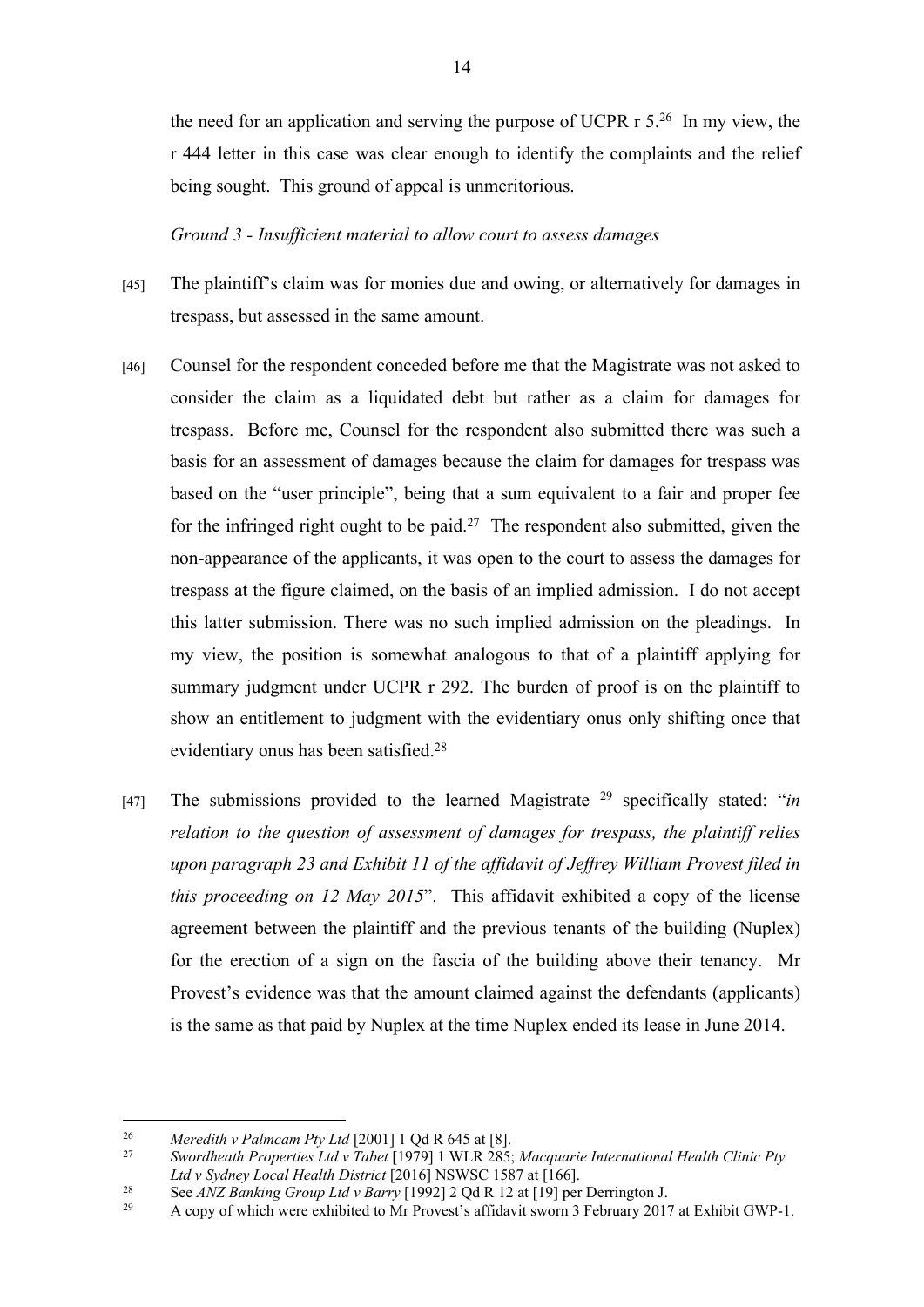[48] In my view there was sufficient evidence before the Magistrate to make an assessment of the damages on the day of the hearing. This ground of appeal is unmeritorious.

*Ground 4 - Court did not consider substantial prejudice the applicants would suffer*

[49] I do not consider that there was any particular requirement on the Magistrate to consider the substantial prejudice to the applicants in the circumstances of this case. That the Magistrate took into account the relevant considerations may be deduced from the material before her.<sup>30</sup> This ground of appeal is unmeritorious.

*Ground 5 - Court wrongly considered the respondent had an automatic entitlement to Judgment*

- [50] UCPR r 374 relevantly provides:
	- "(1) This rule applies if a party does not comply with an order to take a step in a proceeding.
	- (2) This rule does not limit the powers of the court to punish for contempt of court.
	- (3) A party who is entitled to the benefit of the order may, by application, require the party who has not complied to show cause why an order should not be made against it.
	- (4) The application—
		- (a) must allege the grounds on which it is based; and
		- (b) is evidence of the allegations specified in the application; and
		- (c) must, together with all affidavits to be relied on in support of the application, be filed and served at least 2 business days before the day set for hearing the application.

*Note*—

See also rule 447 (Application to court).

- (5) On the hearing of the application, the court may—
	- (a) give judgment against the party served with the application; or
	- (b) extend time for compliance with the order; or
	- (c) give directions; or
	- (d) make another order.

<sup>30</sup> *Thomas v St George Bank* [2013] QCA 136 at 23.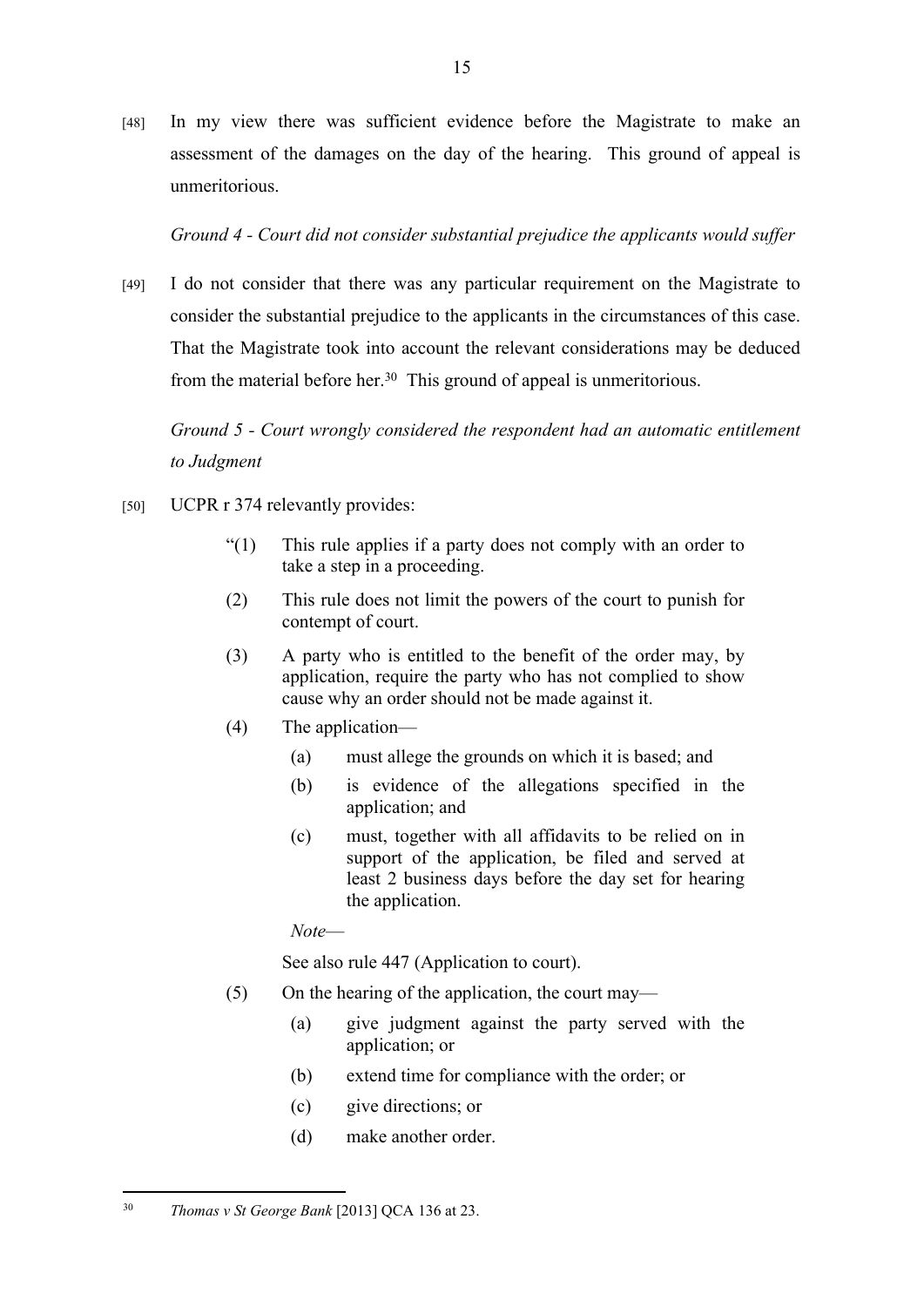- (6) The party who makes the application may reply to any material filed by the party who was served with the application.
- (7) The application may be withdrawn with the consent of all parties concerned in the application or with the court's leave.
- (8) A judgment given under subrule  $(5)(a)$  may be set aside—
	- (a) if the application is made without notice—on an application to set the judgment aside; or
	- (b) otherwise—only on appeal.
- (9) Despite subrule (8), if the court is satisfied an order dismissing the proceeding was made because of an accidental slip or omission, the court may rectify the order."
- [51] The comments of Fraser JA in *Klerck & Ors v Sierocki & Anor<sup>31</sup>* (with whom Morrison JA and North agreed), provide a useful guide as to the application of UCPR r 374:

The power to make an order must be exercised for the purposes for which that power is conferred. The purpose of the rules generally are "to facilitate the just and expeditious resolution of the real issues in civil proceedings at a minimum of expense", the rules are to be applied "with the objective of avoiding undue delay, expense and technicality and facilitating" that purpose, and each party "impliedly undertakes to the court and to the other parties to proceed in an expeditious way": r 5. **That r 374 confers a power to give a judgment which will preclude a judicial determination of issues joined between the parties requires that power to be exercised with caution, but r 5 makes it clear that the relevant considerations must include those which bear upon the question whether an applicant under r 374 is being vexed by a respondent who is unwilling or unable to proceed with the expeditious disposition of the litigation.** In considering that question, it is relevant to take into account, as was held in *Johnson v Public Trustee of Queensland (as executor of the will of Brady) (dec'd)*, the "financial and personal strain imposed on litigants, witnesses and other parties who are affected by a party's failure to comply with a court order without adequate explanation or justification", the circumstance that the party applying for the order was put to substantial costs, the absence of any assurance that those costs would be recoverable from the party in default, and the absence of any indication by the party in default "as to how and when, if ever, she would comply with Court directions to file affidavits in a proper form in relation to her assets."<sup>32</sup> [**Emphasis added**]

[52] The Magistrate specifically referred to the respondents having a history of noncompliance with the rules. She was referred to evidence to support the quantum of the Judgment. As I have said above, the Magistrate had the benefit of written submissions, copies of relevant authorities and took the time to consider the matter.

 $\frac{31}{32}$  [2014] QCA 355 at [15].

With reference to [2010] QCA 260 at [17], [20].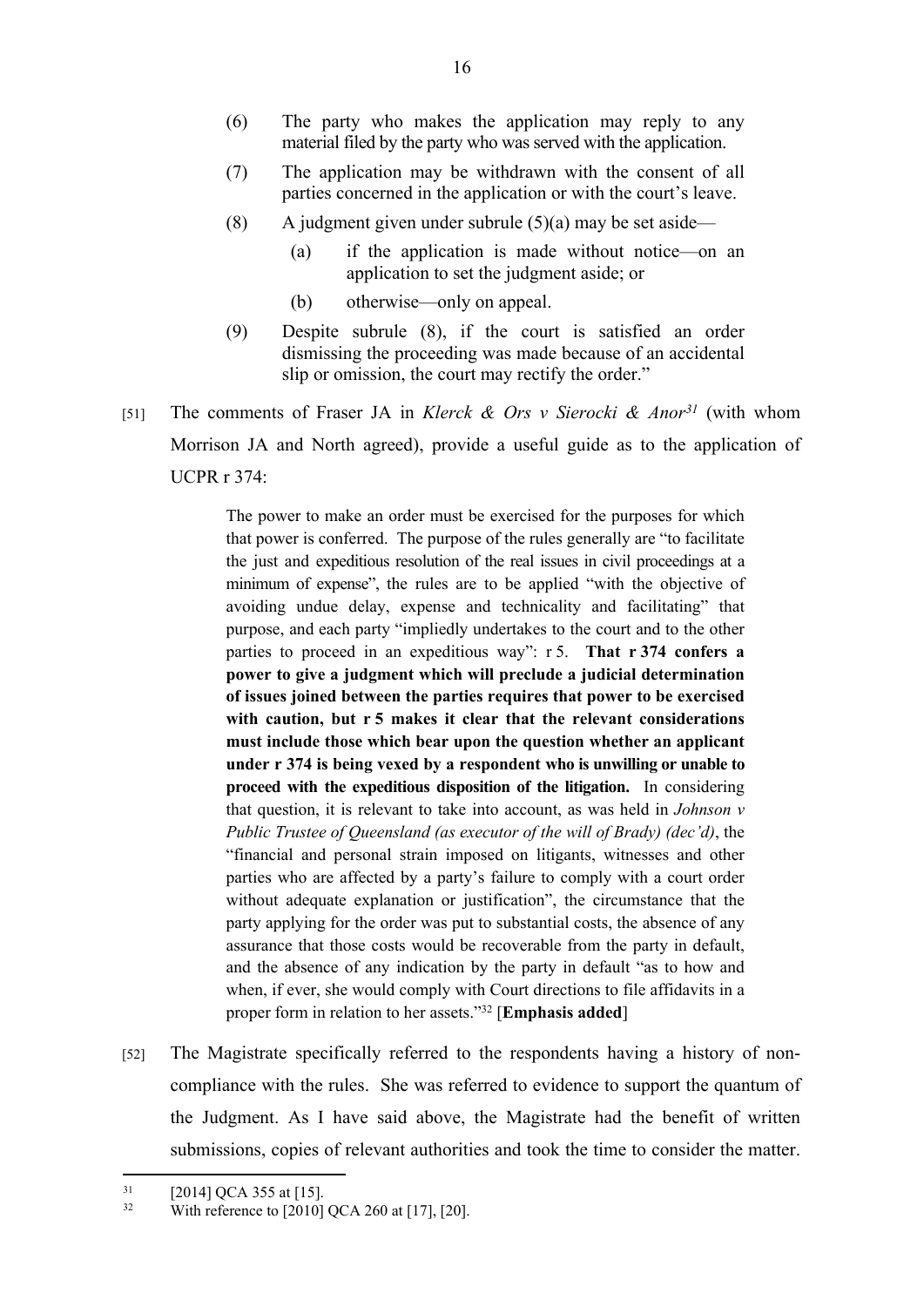There is no real basis to support the argument that the Magistrate thought there was an automatic entitlement to judgment. This ground of appeal is unmeritorious.

# *Ground 6 - Unreasonable or unjust to enter Judgment*

- [53] The principles in *House v R*<sup>33</sup> are relevant to the appeal should an extension be granted. The question is whether the result is so plainly unreasonable or plainly unjust such that a substantial wrong had in fact occurred.<sup>34</sup>
- [54] The applicants argued that the same consequence could have readily achieved by way of a guillotine order under UCPR r 374(5)(d) which might have reasonably given the applicants' time to comply, under the threat of an adverse judgment upon failure to do so.
- [55] I am not inclined to agree with this submission. Accepting the evidence of the applicants' solicitor at its highest, it was unlikely that such a guillotine order would have come to the applicants' attention. There is also no evidence from the applicants themselves as to what they would have done if they had known about the application.
- [56] The applicants also argued that the statement of Keane JA (as he then was) in *Spencer v Hutson*<sup>35</sup> regarding public policy considerations underpinning the prescribed time limits for filing of appeals and the finality of litigation, whilst cogent in proceedings determined on their substantive merits, ought to carry limited weight in the exercise of the discretion to extend time against a Judgment entered on a technical non-compliance with directions of the court. The applicants do not point to any authority to support this submission. Whilst the authorities in my view make it clear that the power under UCPR r 374 must be exercised with caution, I do not accept that they extend as far as the general proposition contended for by the applicants.
- [57] The decision of the Court of Appeal in *Johnson v Public Trustee of Queensland*<sup>36</sup> is particularly instructive on this point. There the court considered an appeal against the decision of a judge to give judgment under UCPR r 374 in circumstances where

 $^{33}$  (1936) 55 CLR 499 at 505.<br> $^{34}$  Thomas v St George Bank I.

<sup>34</sup> *Thomas v St George Bank* [2013] QCA 136 at 31.

<sup>35</sup> [2007] QCA 178 at [28], citing the judgment of Muir J in *Beil v Mansell* [2006] 2 Qd R 199.

<sup>[2010]</sup> QCA 260.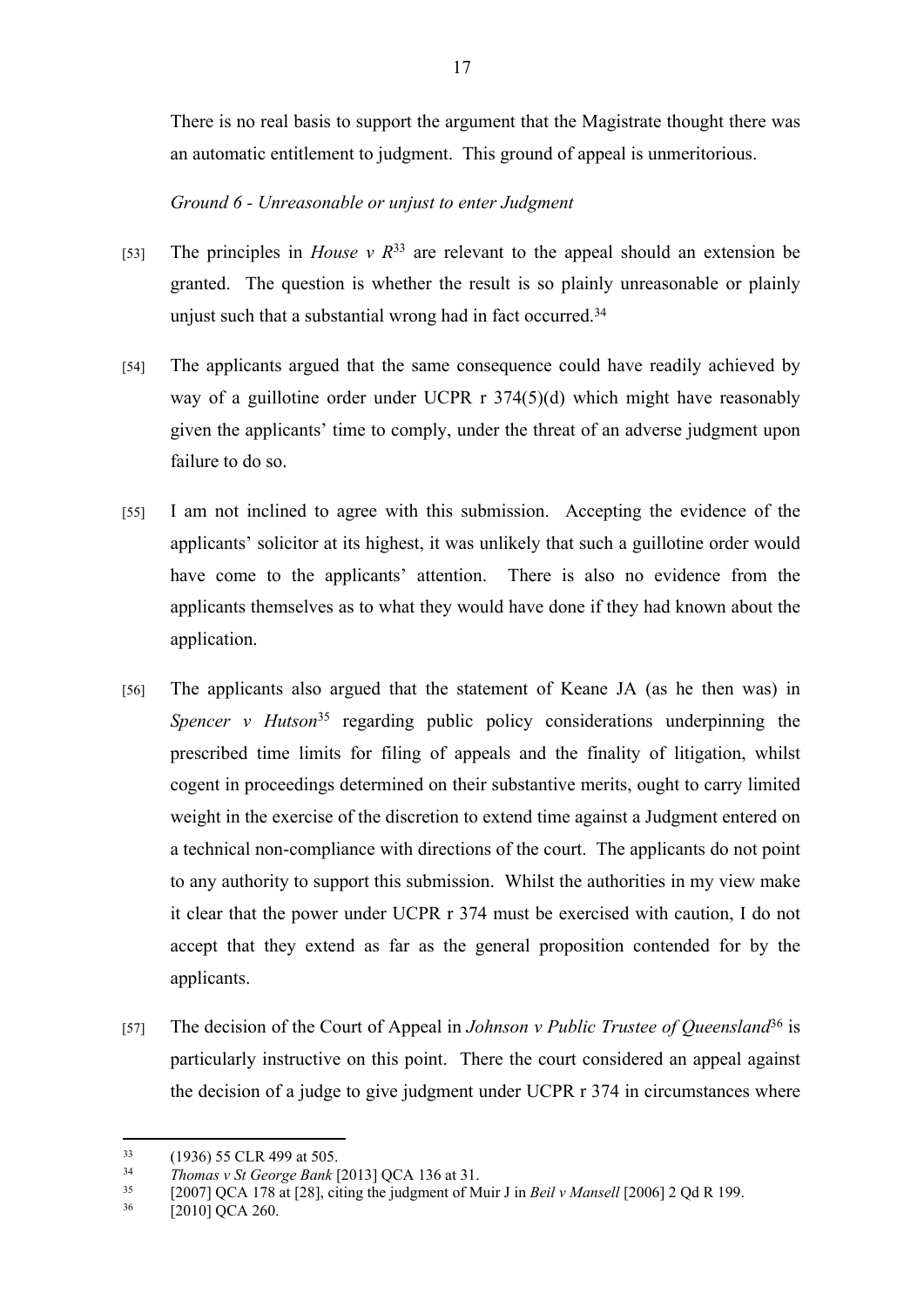there was a history of non-compliance with various orders. The decision of *Johnson* involved a family provision case, commenced in 2003. In 2009 it still had not been heard and the respondent set about getting directions that would have the matter listed for trial. In May 2009, directions were made but the applicant/appellant did not comply with them. The respondent then brought an application under UCPR r 374 which resulted in further directions on 1 September 2009 which the applicant did not comply with. Shortly after, another application was made under UCPR r 374 and on this occasion the proceedings were dismissed. Whilst the circumstances of *Johnson* were more extreme insofar as default and length of time are concerned, Applegarth J with whose reasons McMurdo P and Chesterman JA agreed, said relevantly:<sup>37</sup>

By her amended grounds of appeal, the appellant contends that the primary judge overlooked material considerations. However, the discretion conferred by UCPR r 374(5) is broad, once the condition for its exercise arises. Its exercise is governed by the purpose of the rules stated in UCPR r 5 and the general consideration as to whether the interests of justice warrant the exercise of the discretion. The exercise of the discretion is also influenced by the arguments advanced at a hearing for and against its exercise. A court reviewing the exercise of such a discretion should not lightly conclude that the primary judge overlooked material considerations if these matters were not submitted to be material.

[58] In the circumstances that were before the Magistrate, I do not consider that it was unreasonable or unjust to order the Judgment such that the exercise of her discretion under miscarried r 374 UCPR.

#### *Ground 7 - Court erred in law in failing to give reasons*

[59] It is uncontroversial, that in certain circumstances such as where a court makes a final order or an order that actually or practically has the result of finally disposing of the rights of the parties, reasons must be given that disclose the path of reasoning that has led to the conclusion reached.<sup>38</sup> Failure to do so can constitute an error of law.<sup>39</sup> The applicants, although they did not appear, were legally represented in the proceeding and, the evidence established previous non-compliance with court orders. There were oral and written submissions made and clearly a consideration of

<sup>37</sup> Ibid at [18]. See also *Thomas v St George Bank* [2013] QCA 136; *Klerck v Sierocki* [2014] QCA 355.

<sup>38</sup> *Harris v DJD Earthmoving Pty Ltd* **[**2016] VSCA 188 at [30].

<sup>39</sup> *Rodda v Transport Accident Commission* [2008] VSCA 276 at [98]; *Pettitt v Dunkley* [1971] 1 NSWLR 376.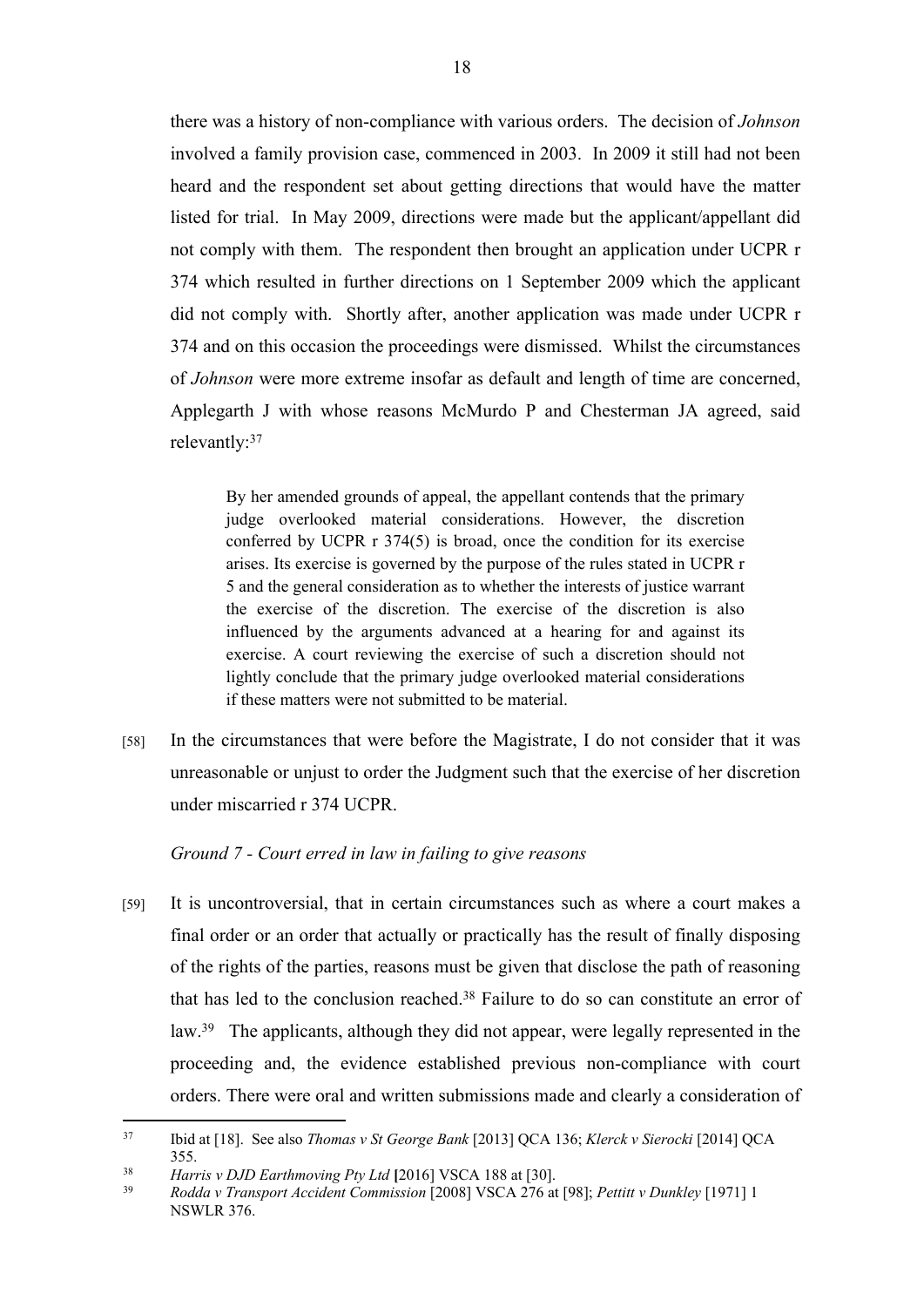the matter by the Magistrate before ordering the Judgment; including a consideration of the assessment of damages. In the present circumstances, the reasons were limited but it cannot be said that there were no reasons.

[60] Whilst such a dearth of detailed reasons is not to be encouraged, the short reasons given in this case are not too surprising and must be seen in the context that the application was not a particularly complicated one. The reason for the decision are "obvious to any intelligent person".<sup>40</sup> The reasons, albeit brief, make it clear to the applicants why they lost. In the circumstances of this case, I do not consider this is a meritorious ground of appeal.

# **General public policy/interest of justice considerations**

- [61] Finally, whilst the applicants acknowledge the establishing of the merits of the substantive proceeding is not a prerequisite to the exercise of the court discretion to extend the period to appeal, they argue it is relevant to the extent it goes to the injustice the applicants might suffer should the court refuse the application. To that end, the applicants submit the defence of the claim has "some merit" and ought to be properly considered and determined by the court.
- [62] Whilst it is true in the present case that there was not a determination on the merits of the claim, there was a determination made in the context of the UCPR rules setting time limits, which if not treated as important, would be destructive to the proper administration of justice.<sup>41</sup> The applicants have not given any explanation from their perspective for the delay in bringing this application, nor have they given any evidence to support their grounds of appeal or the merits of their defence of the claim. The inference open on the evidence as it stands is that the impetuous for the current application was the service of the bankruptcy notice upon the applicants.

#### **Conclusion**

[63] Upon the above analysis and balancing all the relevant considerations, I do not consider that the interests of justice warrant the grant of an extension of time for the filing of the appeal.

<sup>40</sup> *Transport Accident Commission v Campbell* (2015) 69 MVR 410 [87] per Santamaria JA.

<sup>41</sup> *Beil v Mansell* [2006] 2 Qd R 199 at 42 (per Muir J).